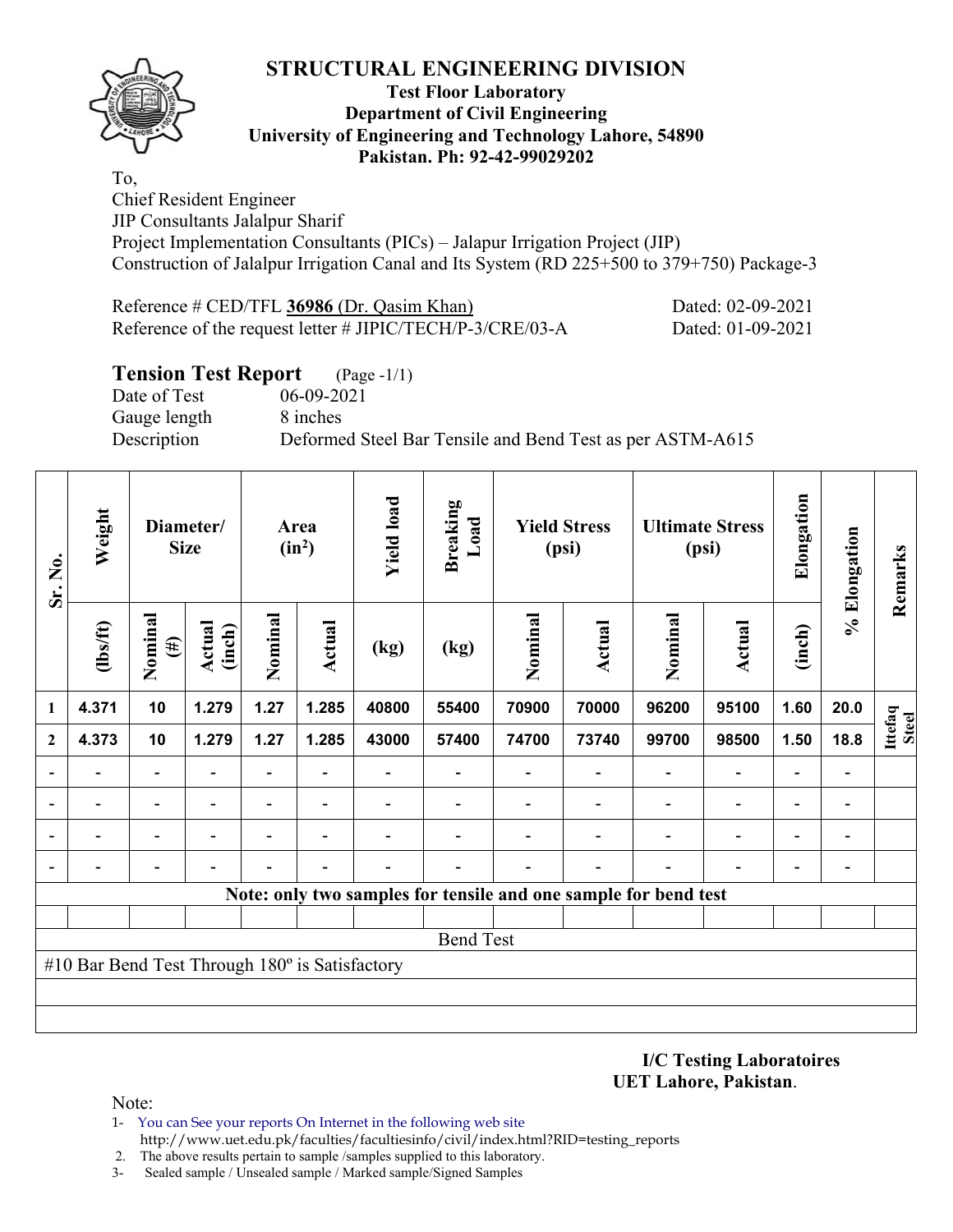

**Test Floor Laboratory Department of Civil Engineering University of Engineering and Technology Lahore, 54890 Pakistan. Ph: 92-42-99029202** 

To, M/S Gharibwal Cement Limited Gulberg-II, Lahore (C-001)

Reference # CED/TFL **36993** (Dr. Qasim Khan) Dated: 03-09-2021 Reference of the request letter # GCL/Admin./UET/Tests/23 Dated: 02-09-2021

# **Tension Test Report** (Page -1/4)

Date of Test 06-09-2021 Gauge length 8 inches

Description Deformed Steel Bar Tensile and Bend Test as per ASTM-A615

| Sr. No.          | Weight         |                | Diameter/<br><b>Size</b><br>(mm) |         | Area<br>$(in^2)$ | <b>Yield load</b>                                   | <b>Breaking</b><br>Load                                         |         | <b>Yield Stress</b><br>(psi) |         | <b>Ultimate Stress</b><br>(psi) | Elongation     | % Elongation | Remarks |
|------------------|----------------|----------------|----------------------------------|---------|------------------|-----------------------------------------------------|-----------------------------------------------------------------|---------|------------------------------|---------|---------------------------------|----------------|--------------|---------|
|                  | (1bs/ft)       | Nominal        | <b>Actual</b>                    | Nominal | Actual           | (kg)                                                | (kg)                                                            | Nominal | Actual                       | Nominal | <b>Actual</b>                   | (inch)         |              |         |
| $\mathbf{1}$     | 0.422          | 10             | 10.09                            | 0.12    | 0.124            | 4700                                                | 5800                                                            | 86347   | 83580                        | 106556  | 103200                          | 0.90           | 11.3         |         |
| $\boldsymbol{2}$ | 0.369          | 10             | 9.44                             | 0.12    | 0.108            | 3700                                                | 5300                                                            | 67975   | 75250                        | 97370   | 107800                          | 0.90           | 11.3         |         |
| $\blacksquare$   |                | ۰              |                                  |         |                  |                                                     |                                                                 |         |                              |         |                                 | ۰              |              |         |
|                  | $\blacksquare$ | ۰              | ۰                                |         |                  |                                                     |                                                                 |         |                              |         | ۰                               | $\blacksquare$ |              |         |
|                  | $\blacksquare$ | $\blacksquare$ | $\blacksquare$                   | ٠       | $\blacksquare$   |                                                     |                                                                 |         |                              |         | $\blacksquare$                  | $\blacksquare$ |              |         |
|                  |                | ۰              |                                  |         |                  |                                                     |                                                                 |         |                              |         |                                 |                |              |         |
|                  |                |                |                                  |         |                  |                                                     | Note: only two samples for tensile and one sample for bend test |         |                              |         |                                 |                |              |         |
|                  |                |                |                                  |         |                  |                                                     |                                                                 |         |                              |         |                                 |                |              |         |
|                  |                |                |                                  |         |                  |                                                     | <b>Bend Test</b>                                                |         |                              |         |                                 |                |              |         |
|                  |                |                |                                  |         |                  | 10mm Dia Bar Bend Test Through 180° is Satisfactory |                                                                 |         |                              |         |                                 |                |              |         |
|                  |                |                |                                  |         |                  |                                                     |                                                                 |         |                              |         |                                 |                |              |         |
|                  |                |                |                                  |         |                  |                                                     |                                                                 |         |                              |         |                                 |                |              |         |

**I/C Testing Laboratoires UET Lahore, Pakistan**.

- 1- You can See your reports On Internet in the following web site http://www.uet.edu.pk/faculties/facultiesinfo/civil/index.html?RID=testing\_reports
- 2. The above results pertain to sample /samples supplied to this laboratory.
- 3- Sealed sample / Unsealed sample / Marked sample/Signed Samples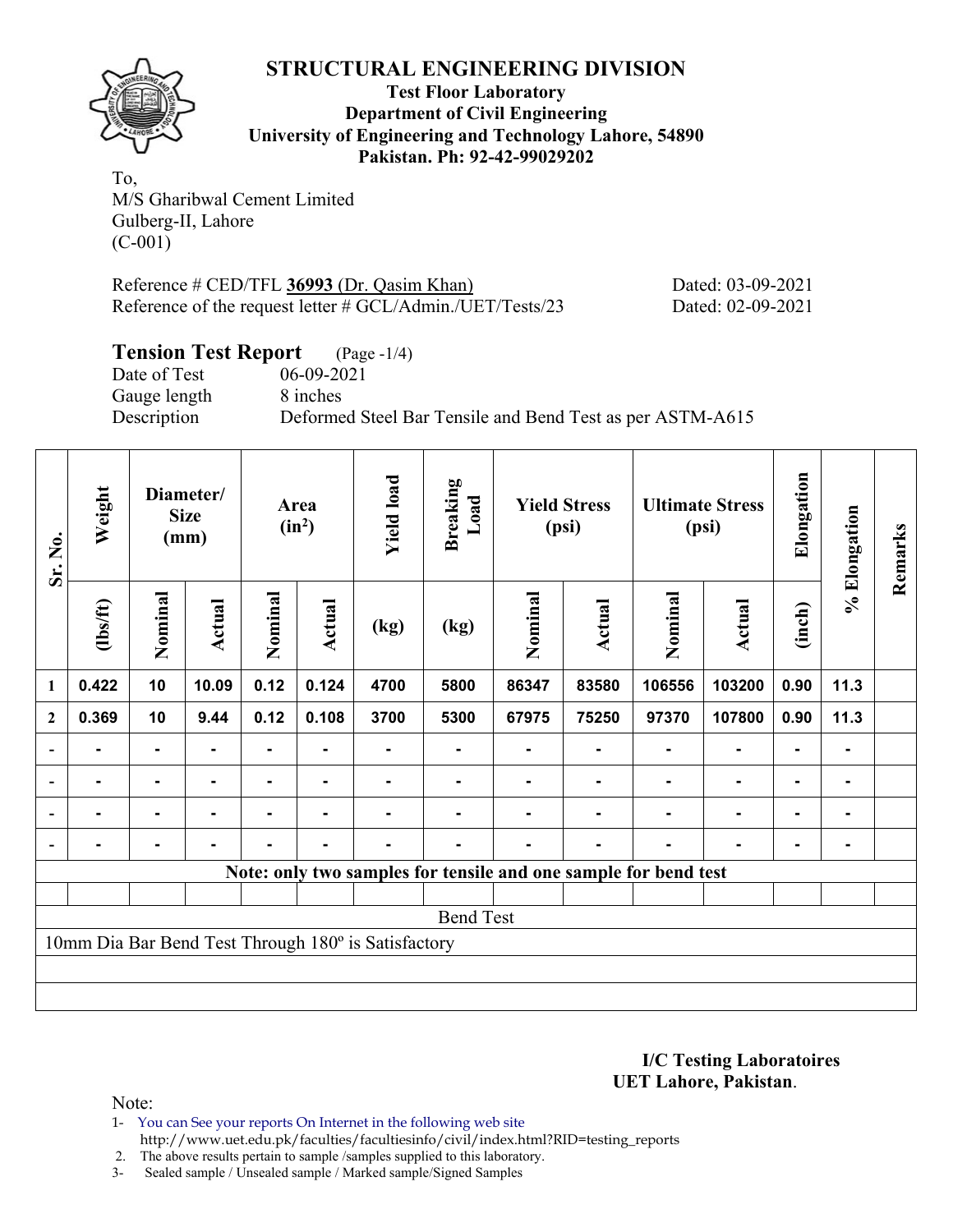

**Test Floor Laboratory Department of Civil Engineering University of Engineering and Technology Lahore, 54890 Pakistan. Ph: 92-42-99029202** 

To, M/S Gharibwal Cement Limited Gulberg-II, Lahore (B-001)

| Reference $\#$ CED/TFL 36993 (Dr. Qasim Khan)                  | Dated: 03-09-2021 |
|----------------------------------------------------------------|-------------------|
| Reference of the request letter $\#$ GCL/Admin./UET/Tests/23-A | Dated: 02-09-2021 |

# **Tension Test Report** (Page -2/4)<br>Date of Test 06-09-2021

Gauge length 8 inches

 $06-09-2021$ Description Deformed Steel Bar Tensile and Bend Test as per ASTM-A615

| Sr. No.      | Weight         |                | Diameter/<br><b>Size</b><br>(mm) |         | Area<br>$(in^2)$ | <b>Yield load</b>                                   | <b>Breaking</b><br>Load |         | <b>Yield Stress</b><br>(psi)                                   | <b>Ultimate Stress</b><br>(psi) |                | Elongation     | % Elongation | Remarks |
|--------------|----------------|----------------|----------------------------------|---------|------------------|-----------------------------------------------------|-------------------------|---------|----------------------------------------------------------------|---------------------------------|----------------|----------------|--------------|---------|
|              | (1bs/ft)       | Nominal        | Actual                           | Nominal | Actual           | (kg)                                                | (kg)                    | Nominal | Actual                                                         | Nominal                         | <b>Actual</b>  | (inch)         |              |         |
| $\mathbf{1}$ | 0.412          | 10             | 9.97                             | 0.12    | 0.121            | 4000                                                | 5300                    | 73487   | 72790                                                          | 97370                           | 96500          | 1.30           | 16.3         |         |
|              |                |                |                                  |         |                  |                                                     |                         |         |                                                                |                                 | $\blacksquare$ |                |              |         |
|              |                | $\blacksquare$ |                                  |         |                  |                                                     |                         |         |                                                                |                                 | $\blacksquare$ | $\blacksquare$ |              |         |
|              |                | $\blacksquare$ |                                  |         | $\blacksquare$   |                                                     |                         |         |                                                                |                                 | $\blacksquare$ | $\blacksquare$ |              |         |
|              | $\blacksquare$ | $\blacksquare$ |                                  | ۰       | $\blacksquare$   |                                                     |                         |         |                                                                |                                 | $\blacksquare$ | ۰              |              |         |
|              |                |                |                                  |         |                  |                                                     |                         |         |                                                                |                                 |                |                |              |         |
|              |                |                |                                  |         |                  |                                                     |                         |         | Note: only one sample for tensile and one sample for bend test |                                 |                |                |              |         |
|              |                |                |                                  |         |                  |                                                     |                         |         |                                                                |                                 |                |                |              |         |
|              |                |                |                                  |         |                  |                                                     | <b>Bend Test</b>        |         |                                                                |                                 |                |                |              |         |
|              |                |                |                                  |         |                  | 10mm Dia Bar Bend Test Through 180° is Satisfactory |                         |         |                                                                |                                 |                |                |              |         |
|              |                |                |                                  |         |                  |                                                     |                         |         |                                                                |                                 |                |                |              |         |
|              |                |                |                                  |         |                  |                                                     |                         |         |                                                                |                                 |                |                |              |         |

**I/C Testing Laboratoires UET Lahore, Pakistan**.

Note:

1- You can See your reports On Internet in the following web site http://www.uet.edu.pk/faculties/facultiesinfo/civil/index.html?RID=testing\_reports

2. The above results pertain to sample /samples supplied to this laboratory.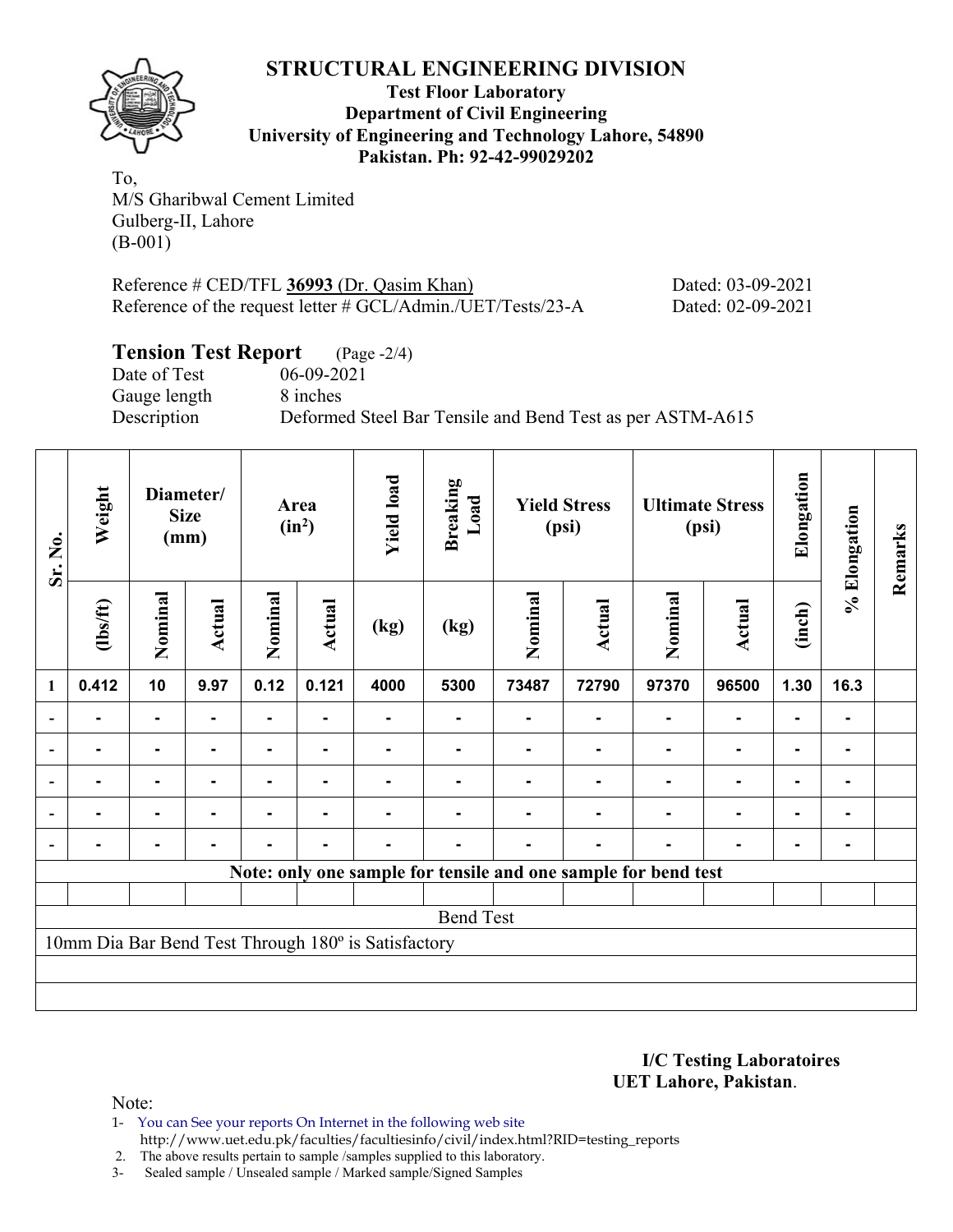

**Test Floor Laboratory Department of Civil Engineering University of Engineering and Technology Lahore, 54890 Pakistan. Ph: 92-42-99029202** 

To, M/S Gharibwal Cement Limited Gulberg-II, Lahore (A-001)

Reference # CED/TFL **36993** (Dr. Qasim Khan) Dated: 03-09-2021 Reference of the request letter # GCL/Admin./UET/Tests/23-B Dated: 02-09-2021

# **Tension Test Report** (Page -3/4)

Date of Test 06-09-2021 Gauge length 8 inches

Description Deformed Steel Bar Tensile and Bend Test as per ASTM-A615

| Weight<br>Sr. No. |                |                | Diameter/<br><b>Size</b><br>(mm) | Area<br>$(in^2)$ |                | <b>Yield load</b>                                   | <b>Breaking</b><br>Load                                        | <b>Yield Stress</b><br>(psi) |        | <b>Ultimate Stress</b><br>(psi) |                | Elongation     | % Elongation   | Remarks |
|-------------------|----------------|----------------|----------------------------------|------------------|----------------|-----------------------------------------------------|----------------------------------------------------------------|------------------------------|--------|---------------------------------|----------------|----------------|----------------|---------|
|                   | (1bs/ft)       | Nominal        | Actual                           | Nominal          | Actual         | (kg)                                                | (kg)                                                           | Nominal                      | Actual | Nominal                         | Actual         | (inch)         |                |         |
| 1                 | 4.246          | 32             | 32.02                            | 1.25             | 1.248          | 37000                                               | 54800                                                          | 65256                        | 65350  | 96650                           | 96800          | 1.70           | 21.3           |         |
|                   |                | $\blacksquare$ |                                  | ۰                |                |                                                     |                                                                |                              |        |                                 | $\blacksquare$ | $\blacksquare$ | $\blacksquare$ |         |
| $\blacksquare$    |                | $\blacksquare$ |                                  |                  |                |                                                     |                                                                |                              |        |                                 | ۰              | ۰              | ۰              |         |
| $\blacksquare$    | $\blacksquare$ | $\blacksquare$ | $\blacksquare$                   |                  | $\blacksquare$ |                                                     |                                                                |                              |        | $\blacksquare$                  | $\blacksquare$ | ۰              | -              |         |
|                   | ۰              | $\blacksquare$ | $\blacksquare$                   | $\blacksquare$   | $\blacksquare$ |                                                     |                                                                |                              |        | $\blacksquare$                  | $\blacksquare$ | ۰              | $\blacksquare$ |         |
|                   |                |                |                                  |                  | $\blacksquare$ |                                                     |                                                                |                              |        |                                 |                | $\blacksquare$ | $\blacksquare$ |         |
|                   |                |                |                                  |                  |                |                                                     | Note: only one sample for tensile and one sample for bend test |                              |        |                                 |                |                |                |         |
|                   |                |                |                                  |                  |                |                                                     |                                                                |                              |        |                                 |                |                |                |         |
|                   |                |                |                                  |                  |                |                                                     | <b>Bend Test</b>                                               |                              |        |                                 |                |                |                |         |
|                   |                |                |                                  |                  |                | 32mm Dia Bar Bend Test Through 180° is Satisfactory |                                                                |                              |        |                                 |                |                |                |         |
|                   |                |                |                                  |                  |                |                                                     |                                                                |                              |        |                                 |                |                |                |         |
|                   |                |                |                                  |                  |                |                                                     |                                                                |                              |        |                                 |                |                |                |         |

#### **I/C Testing Laboratoires UET Lahore, Pakistan**.

- 1- You can See your reports On Internet in the following web site http://www.uet.edu.pk/faculties/facultiesinfo/civil/index.html?RID=testing\_reports
- 2. The above results pertain to sample /samples supplied to this laboratory.
- 3- Sealed sample / Unsealed sample / Marked sample/Signed Samples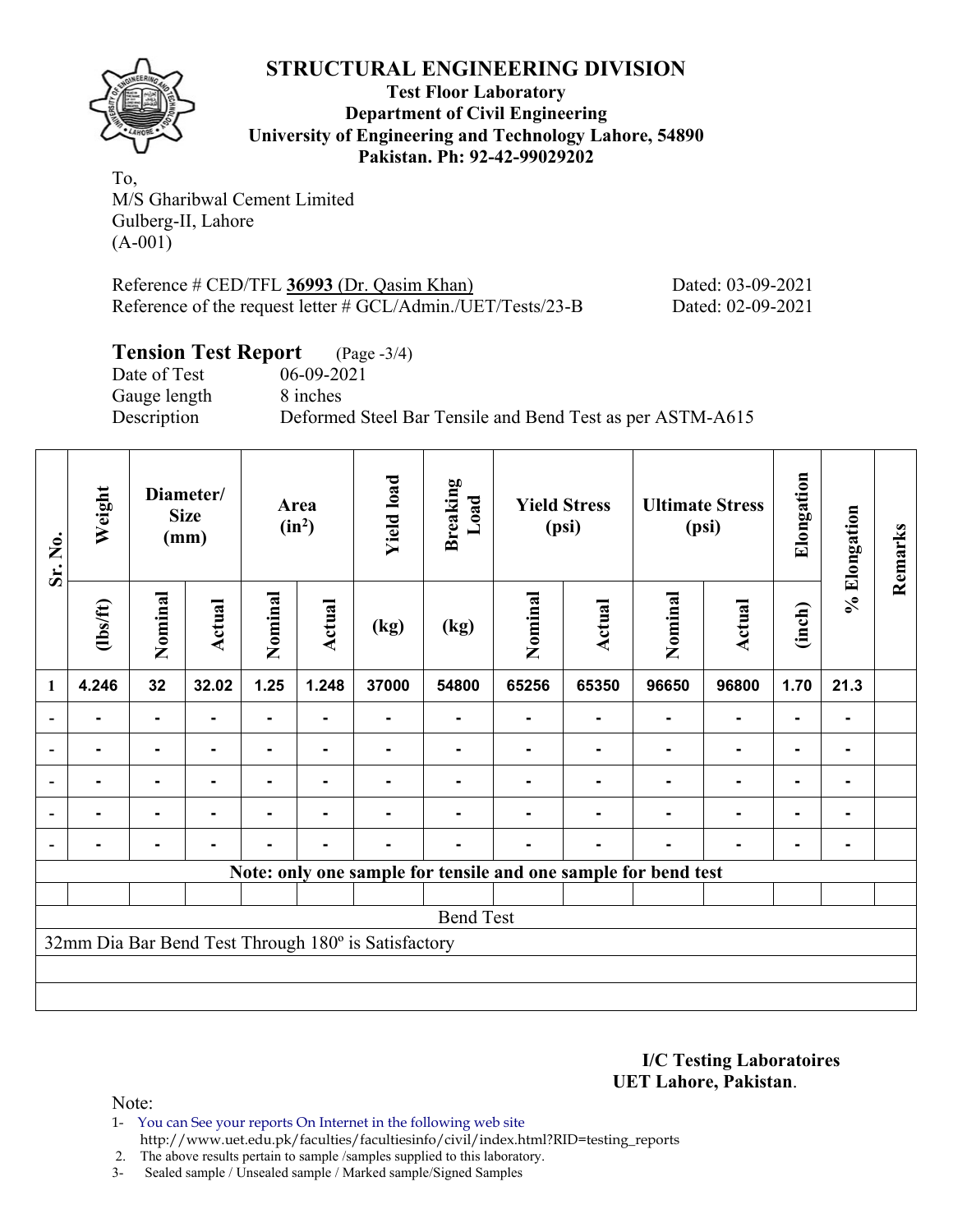

**Test Floor Laboratory Department of Civil Engineering University of Engineering and Technology Lahore, 54890 Pakistan. Ph: 92-42-99029202** 

To, M/S Gharibwal Cement Limited Gulberg-II, Lahore (B-001)

| Reference $\#$ CED/TFL 36993 (Dr. Qasim Khan)                  | Dated: 03-09-2021 |
|----------------------------------------------------------------|-------------------|
| Reference of the request letter $\#$ GCL/Admin./UET/Tests/23-C | Dated: 02-09-2021 |

# **Tension Test Report** (Page -4/4)<br>Date of Test 06-09-2021

Gauge length 8 inches

 $06-09-2021$ Description Deformed Steel Bar Tensile and Bend Test as per ASTM-A615

| Sr. No.        | Weight         |                | Diameter/<br><b>Size</b><br>(mm) |                | Area<br>$(in^2)$ | <b>Yield load</b>                                   | <b>Breaking</b><br>Load |         | <b>Yield Stress</b><br>(psi)                                   |         | <b>Ultimate Stress</b><br>(psi) |                | % Elongation   | Remarks |
|----------------|----------------|----------------|----------------------------------|----------------|------------------|-----------------------------------------------------|-------------------------|---------|----------------------------------------------------------------|---------|---------------------------------|----------------|----------------|---------|
|                | (1bs/ft)       | Nominal        | Actual                           | Nominal        | Actual           | (kg)                                                | (kg)                    | Nominal | Actual                                                         | Nominal | <b>Actual</b>                   | (inch)         |                |         |
| $\mathbf{1}$   | 4.232          | 32             | 31.97                            | 1.25           | 1.244            | 37800                                               | 54200                   | 66667   | 66980                                                          | 95591   | 96100                           | 1.70           | 21.3           |         |
|                |                | -              |                                  |                |                  |                                                     |                         |         |                                                                |         |                                 |                | ۰              |         |
| $\overline{a}$ |                | ۰              |                                  |                |                  |                                                     |                         |         |                                                                |         |                                 | $\blacksquare$ | ۰              |         |
| $\overline{a}$ | -              | ۰              | -                                |                |                  |                                                     |                         |         |                                                                |         | ٠                               | -              | ۰              |         |
|                | $\blacksquare$ | $\blacksquare$ |                                  | ٠              | ۰                |                                                     |                         |         |                                                                |         | ٠                               | $\blacksquare$ | $\blacksquare$ |         |
|                |                | ۰              | -                                | $\blacksquare$ | ۰                |                                                     |                         |         |                                                                |         | $\blacksquare$                  | -              | -              |         |
|                |                |                |                                  |                |                  |                                                     |                         |         | Note: only one sample for tensile and one sample for bend test |         |                                 |                |                |         |
|                |                |                |                                  |                |                  |                                                     |                         |         |                                                                |         |                                 |                |                |         |
|                |                |                |                                  |                |                  |                                                     | <b>Bend Test</b>        |         |                                                                |         |                                 |                |                |         |
|                |                |                |                                  |                |                  | 32mm Dia Bar Bend Test Through 180° is Satisfactory |                         |         |                                                                |         |                                 |                |                |         |
|                |                |                |                                  |                |                  |                                                     |                         |         |                                                                |         |                                 |                |                |         |
|                |                |                |                                  |                |                  |                                                     |                         |         |                                                                |         |                                 |                |                |         |

**I/C Testing Laboratoires UET Lahore, Pakistan**.

Note:

1- You can See your reports On Internet in the following web site http://www.uet.edu.pk/faculties/facultiesinfo/civil/index.html?RID=testing\_reports

2. The above results pertain to sample /samples supplied to this laboratory.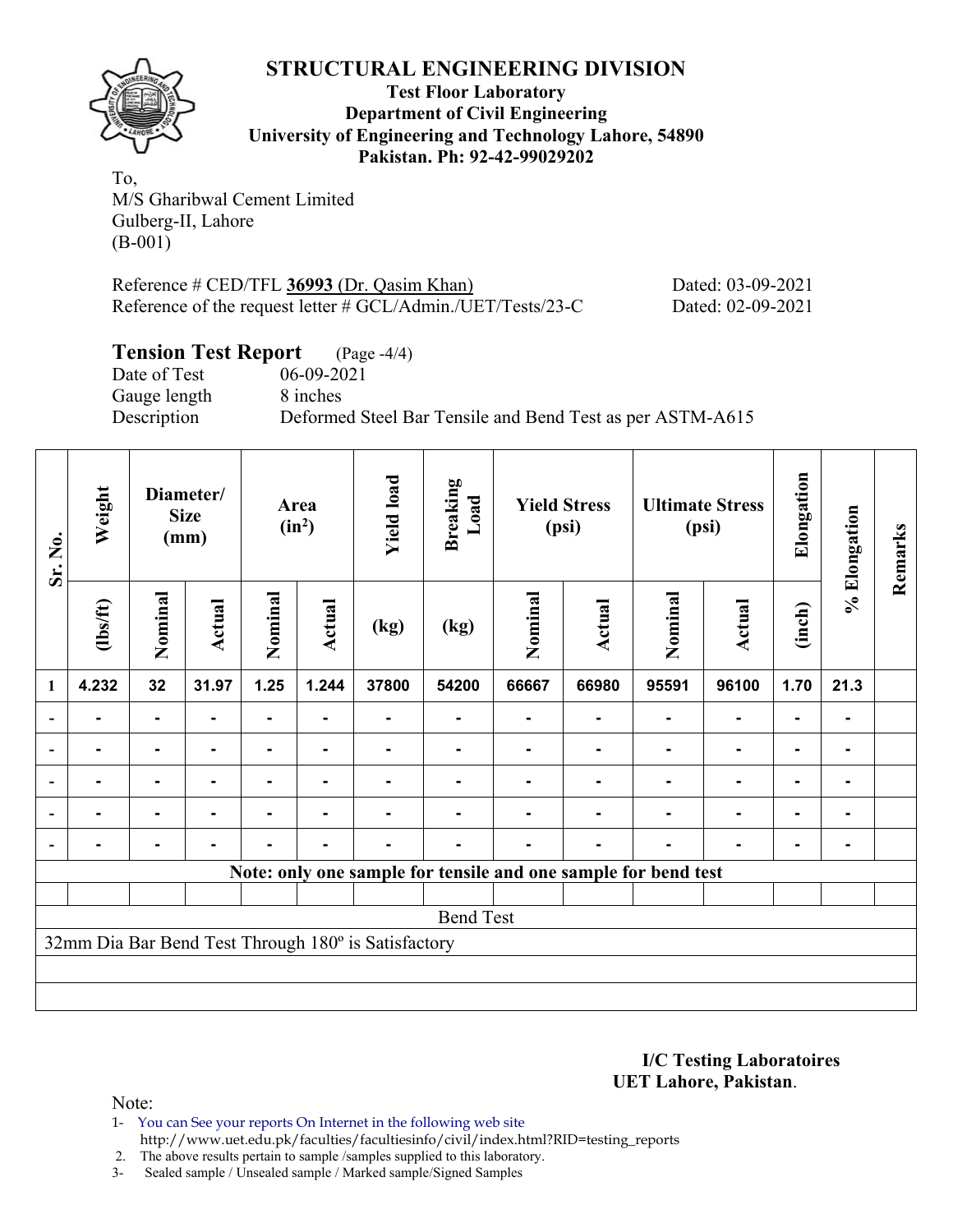

#### **Test Floor Laboratory Department of Civil Engineering University of Engineering and Technology Lahore, 54890 Pakistan. Ph: 92-42-99029202**

To, M/S A.J. Steel Wire Industries Pvt Ltd. Karachi

Reference # CED/TFL **36996** (Dr. Qasim Khan) Dated: 03-09-2021 Reference of the request letter # Nil Dated: 03-09-2021

#### **Tension Test Report** (Page – 1/1) Date of Test 06-09-2021 Gauge length 640 mm Description Steel Strand Tensile Test as per ASTM A-416-94a

| Sr. No.        | <b>Nominal</b><br><b>Diameter</b> | <b>Nominal</b><br>Weight | <b>Measured</b><br>weight | <b>Yield strength</b><br>clause $(6.3)$ |                          | <b>Breaking</b><br>strength clause<br>(6.2) |       | % Elongation             | Remarks/Coil No. |
|----------------|-----------------------------------|--------------------------|---------------------------|-----------------------------------------|--------------------------|---------------------------------------------|-------|--------------------------|------------------|
|                | (mm)                              | (kg/km)                  | (kg/km)                   | (kg)                                    | (kN)                     | (kg)                                        | (kN)  |                          |                  |
| $\mathbf{1}$   | 9.53<br>(3/8")                    | 432.0                    | 439.0                     | 6100                                    | 59.84                    | 7600                                        | 74.56 | $<$ 3.50<br>Not ok       | <b>XX</b>        |
|                |                                   | $\blacksquare$           |                           | $\overline{\phantom{a}}$                |                          |                                             |       |                          |                  |
|                |                                   | $\blacksquare$           |                           | -                                       |                          |                                             |       | $\blacksquare$           |                  |
| -              |                                   | $\overline{a}$           |                           | $\overline{\phantom{a}}$                | $\overline{\phantom{0}}$ |                                             |       | $\blacksquare$           |                  |
| $\overline{a}$ |                                   | $\overline{\phantom{a}}$ |                           | $\overline{\phantom{a}}$                | $\overline{\phantom{0}}$ |                                             |       |                          |                  |
|                |                                   |                          |                           | $\overline{\phantom{0}}$                |                          |                                             |       | $\overline{\phantom{0}}$ |                  |
|                |                                   |                          |                           | <b>Only one sample for Test</b>         |                          |                                             |       |                          |                  |

**I/C Testing Laboratoires UET Lahore, Pakistan**.

Note:

1- You can See your reports On Internet in the following web site http://www.uet.edu.pk/faculties/facultiesinfo/civil/index.html?RID=testing\_reports

2. The above results pertain to sample /samples supplied to this laboratory.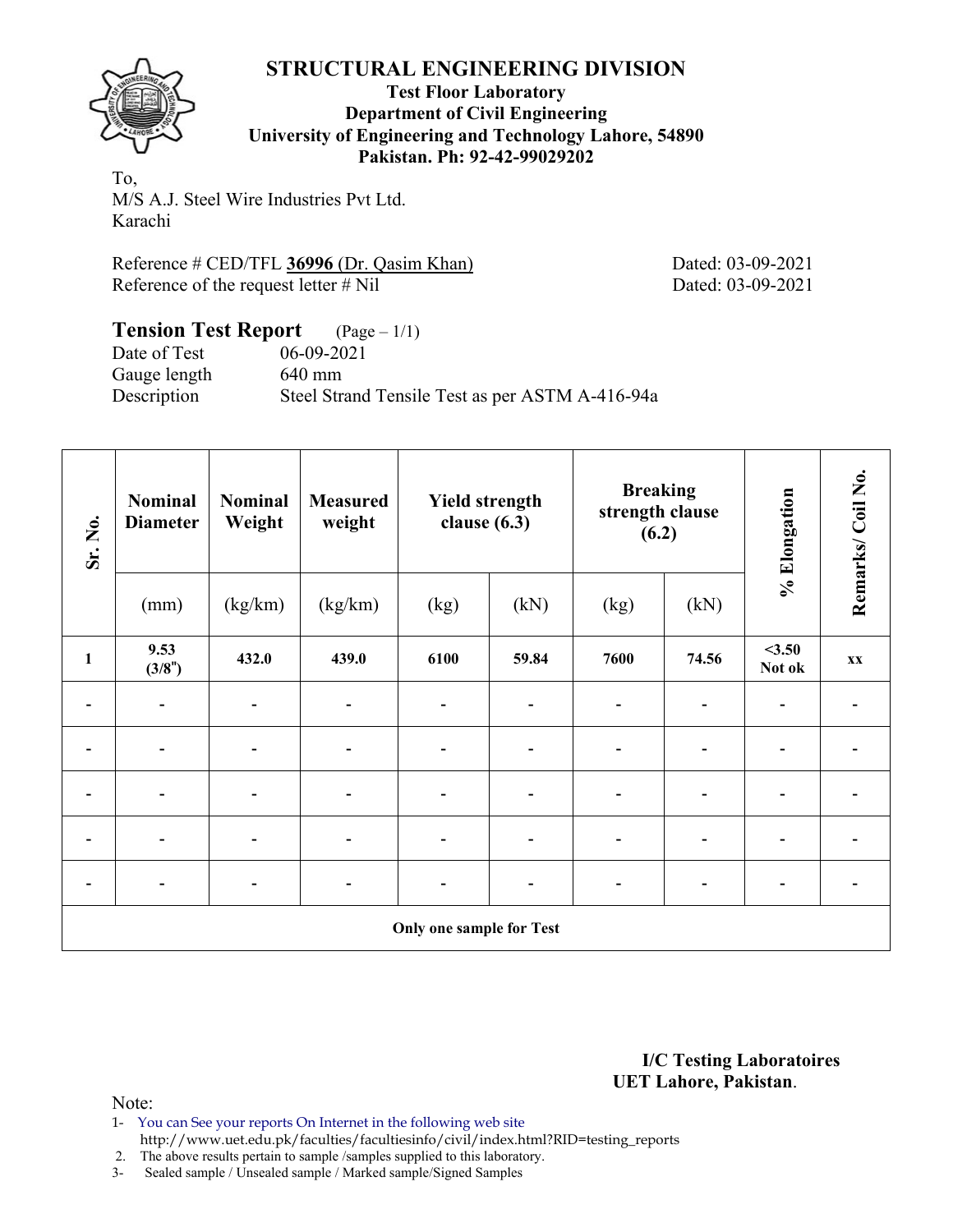

#### **Test Floor Laboratory Department of Civil Engineering University of Engineering and Technology Lahore, 54890 Pakistan. Ph: 92-42-99029202**

To, Deputy Manager POWERCHINA SEPCO1

Design Manufacturing, Supply Installation, Testing and Commissioning of 220kV Mirpur Khas Substation and Extension at Hala Road Substation.

Reference # CED/TFL **36997** (Dr. Qasim Khan) Dated: 03-09-2021 Reference of the request letter # ADB-200/2018/215 Dated: 30-08-2021

# **Tension Test Report** (Page -1/2)

|                |        | Date of Test              |                   | 06-09-2019     |                                            |                   |                      |                              |                          |            |                |         |
|----------------|--------|---------------------------|-------------------|----------------|--------------------------------------------|-------------------|----------------------|------------------------------|--------------------------|------------|----------------|---------|
|                |        | Gauge length              |                   | 8 inches       |                                            |                   |                      |                              |                          |            |                |         |
|                |        | Description               |                   |                | Anchor Bolt Tensile Test as per ASTM-F1554 |                   |                      |                              |                          |            |                |         |
| Sr. No.        | Weight |                           | Diameter/<br>size |                | Area<br>$\text{(mm}^2)$                    | <b>Yield load</b> | <b>Breaking Load</b> | <b>Yield Stress</b><br>(MPa) | Ultimate Stress<br>(MPa) | Elongation | % Elongation   | Remarks |
|                | (kg/m) | Nominal<br>$\binom{m}{n}$ | Actual<br>(mm)    | Nominal        | <b>Actual</b>                              | (kg)              | (kg)                 | <b>Actual</b>                | Actual                   | (inch)     |                |         |
| $\mathbf{1}$   | 8.887  | 36                        | 37.97             | ------         | 1132.2                                     | 48600             | 79600                | 421                          | 690                      | 1.40       | 17.5           |         |
| $\blacksquare$ |        | $\blacksquare$            | $\blacksquare$    | $\blacksquare$ | $\blacksquare$                             | Ξ.                | $\blacksquare$       | $\blacksquare$               | $\blacksquare$           |            | $\blacksquare$ |         |
| $\blacksquare$ |        | $\blacksquare$            |                   |                |                                            |                   |                      |                              |                          |            | $\blacksquare$ |         |
| $\blacksquare$ |        |                           |                   |                |                                            |                   |                      |                              |                          |            |                |         |
| $\blacksquare$ |        |                           |                   |                |                                            |                   |                      |                              |                          |            |                |         |
|                |        |                           |                   |                |                                            |                   |                      |                              |                          |            |                |         |
|                |        |                           |                   |                | Note: only one sample for tensile test     |                   |                      |                              |                          |            |                |         |
|                |        |                           |                   |                |                                            |                   |                      |                              |                          |            |                |         |
|                |        |                           |                   |                |                                            |                   | <b>Bend Test</b>     |                              |                          |            |                |         |
|                |        |                           |                   |                |                                            |                   |                      |                              |                          |            |                |         |
|                |        |                           |                   |                |                                            |                   |                      |                              |                          |            |                |         |
|                |        |                           |                   |                |                                            |                   |                      |                              |                          |            |                |         |

Witness by M. Rashid Iqbal (D.M SSD NTDC)

#### **I/C Testing Laboratoires UET Lahore, Pakistan**.

Note:

1- You can See your reports On Internet in the following web site http://www.uet.edu.pk/faculties/facultiesinfo/civil/index.html?RID=testing\_reports

2. The above results pertain to sample /samples supplied to this laboratory.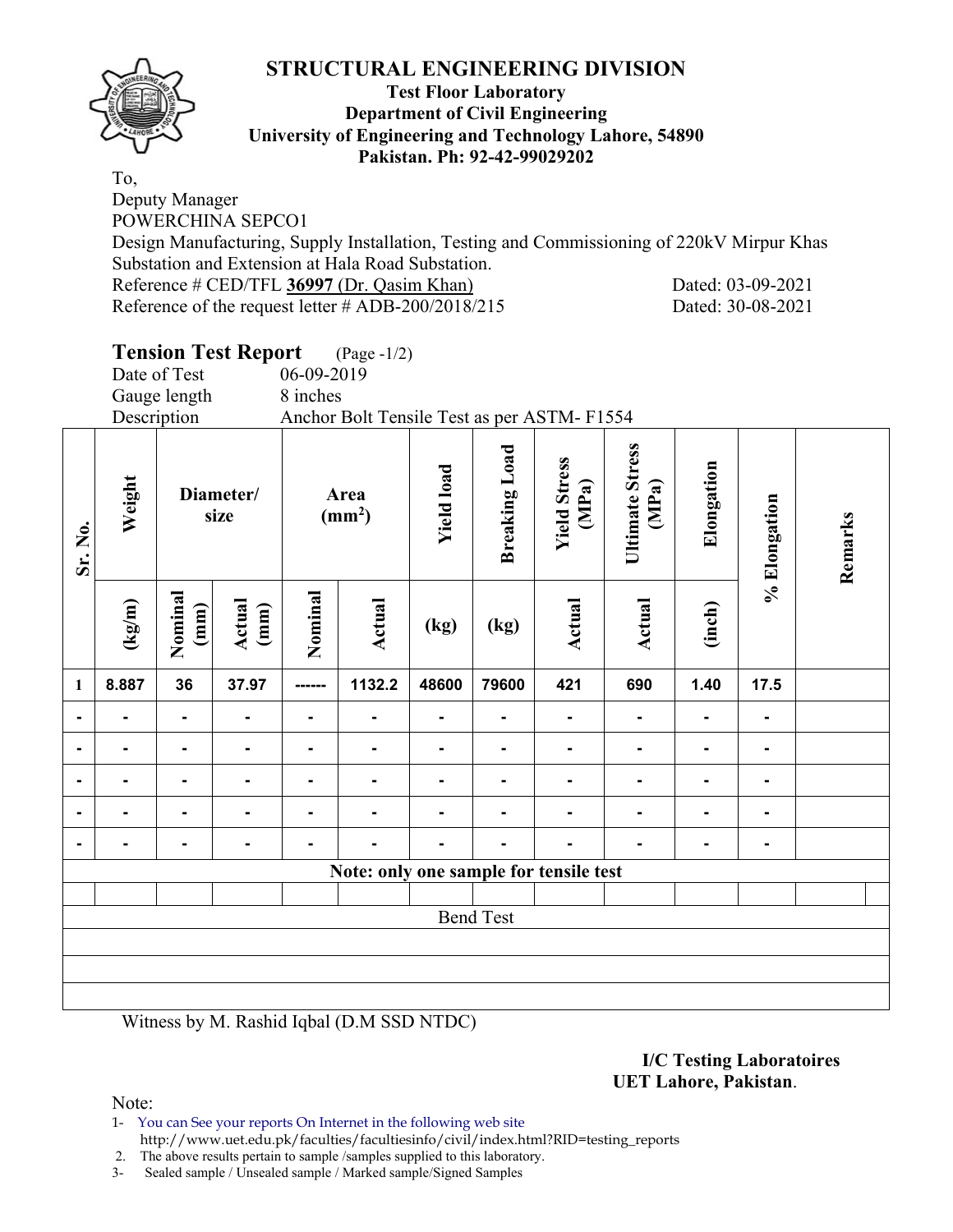

#### **Test Floor Laboratory Department of Civil Engineering University of Engineering and Technology Lahore, 54890 Pakistan. Ph: 92-42-99029202**

To, Deputy Manager POWERCHINA SEPCO1

Design Manufacturing, Supply Installation, Testing and Commissioning of 220kV Mirpur Khas Substation and Extension at Hala Road Substation.

Reference # CED/TFL **36997** (Dr. Qasim Khan) Dated: 03-09-2021 Reference of the request letter # ADB-200/2018/215 Dated: 30-08-2021

#### **Slippage Test Report** (Page -2/2) Date of Test 08-09-2021 Description Anchor Bolt Slippage Test

| Sr. No.      | Dia<br>(mm) | <b>Proof Load</b><br>(kg) | <b>Remarks</b>                  | <b>Failure Load</b><br>(kg) | <b>Mode of Failure</b> |
|--------------|-------------|---------------------------|---------------------------------|-----------------------------|------------------------|
| $\mathbf{1}$ | 36          | 35900                     |                                 | 34000                       | <b>Thread Failure</b>  |
|              |             |                           |                                 |                             |                        |
|              |             | -                         | ٠                               | ٠                           | Ξ.                     |
|              |             | -                         | ٠                               | Ξ.                          | -                      |
|              |             | $\blacksquare$            |                                 |                             |                        |
|              |             |                           |                                 |                             |                        |
|              |             |                           |                                 |                             |                        |
|              |             |                           |                                 |                             |                        |
|              |             | -                         |                                 | ۰                           | -                      |
|              |             | -                         |                                 | ٠                           | $\blacksquare$         |
|              |             |                           | Note: only two samples for test |                             |                        |
|              |             |                           |                                 |                             |                        |

Witness by M. Rashid Iqbal (D.M SSD NTDC)

#### **I/C Testing Laboratoires UET Lahore, Pakistan**.

Note:

1- You can See your reports On Internet in the following web site http://www.uet.edu.pk/faculties/facultiesinfo/civil/index.html?RID=testing\_reports

2. The above results pertain to sample /samples supplied to this laboratory.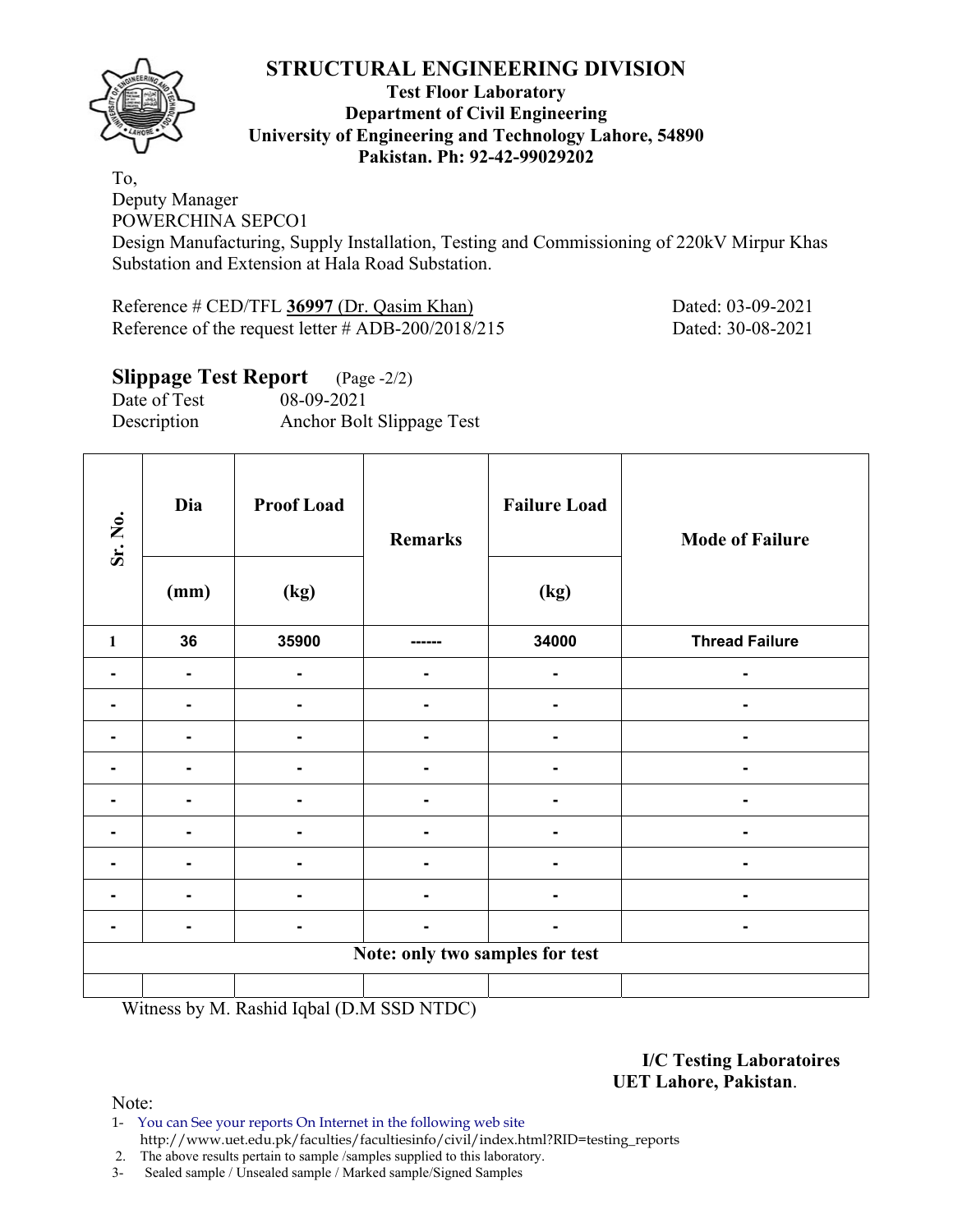

#### **Test Floor Laboratory Department of Civil Engineering University of Engineering and Technology Lahore, 54890 Pakistan. Ph: 92-42-99029202**

To, Resident Engineer NESPAK Up-Gradation / Dualization of Motorway Link from Kohat via Jand Khushal Garh to Kohat (Package-3)(W.M.I) Reference # CED/TFL **36998** (Dr. Qasim Khan) Dated: 03-09-2021 Reference of the request letter # 4035/103/JH/81 Dated: 02-09-2021

# **Tension Test Report** (Page -1/2)

Date of Test 06-09-2021 Gauge length 640 mm

Description Steel Strand Tensile Test as per ASTM A-416-94a

| Sr. No.                  | <b>Nominal</b><br><b>Diameter</b> | <b>Nominal</b><br>Weight | <b>Measured</b><br>weight | <b>Yield strength</b><br>clause $(6.3)$ |                          | <b>Breaking</b><br>strength<br>clause $(6.2)$ |                          | Modulus of<br>Elasticity<br>Young's<br>$\mathbf{f}$ . Here | % Elongation | Remarks / Coil No. |
|--------------------------|-----------------------------------|--------------------------|---------------------------|-----------------------------------------|--------------------------|-----------------------------------------------|--------------------------|------------------------------------------------------------|--------------|--------------------|
|                          | (mm)                              | (kg/km)                  | (kg/km)                   | (kg)                                    | (kN)                     | (kg)                                          | (kN)                     | GPa                                                        |              |                    |
| $\mathbf{1}$             | 12.70<br>(1/2")                   | 775.0                    | 791.0                     | 18200                                   | 178.54                   | 19500                                         | 191.30                   | 199                                                        | >3.50        | <b>XX</b>          |
|                          |                                   |                          |                           |                                         |                          |                                               |                          |                                                            |              |                    |
|                          |                                   |                          |                           |                                         |                          |                                               |                          |                                                            |              |                    |
|                          |                                   |                          |                           |                                         |                          |                                               | -                        |                                                            |              |                    |
|                          |                                   | -                        |                           |                                         |                          |                                               |                          |                                                            |              |                    |
| $\overline{\phantom{a}}$ | $\overline{\phantom{0}}$          | $\overline{\phantom{a}}$ | $\overline{\phantom{0}}$  | $\blacksquare$                          |                          |                                               | $\overline{\phantom{0}}$ | $\overline{\phantom{0}}$                                   |              |                    |
|                          |                                   |                          |                           |                                         | Only one sample for Test |                                               |                          |                                                            |              |                    |

Note:

1. Modulus of Elasticity is based on nominal steel area of the steel strand vide clause 13.3 of ASTM – A416a

2. Load versus percentage strain graphs are attached

**I/C Testing Laboratoires UET Lahore, Pakistan**.

Note:

1- You can See your reports On Internet in the following web site http://www.uet.edu.pk/faculties/facultiesinfo/civil/index.html?RID=testing\_reports

2. The above results pertain to sample /samples supplied to this laboratory.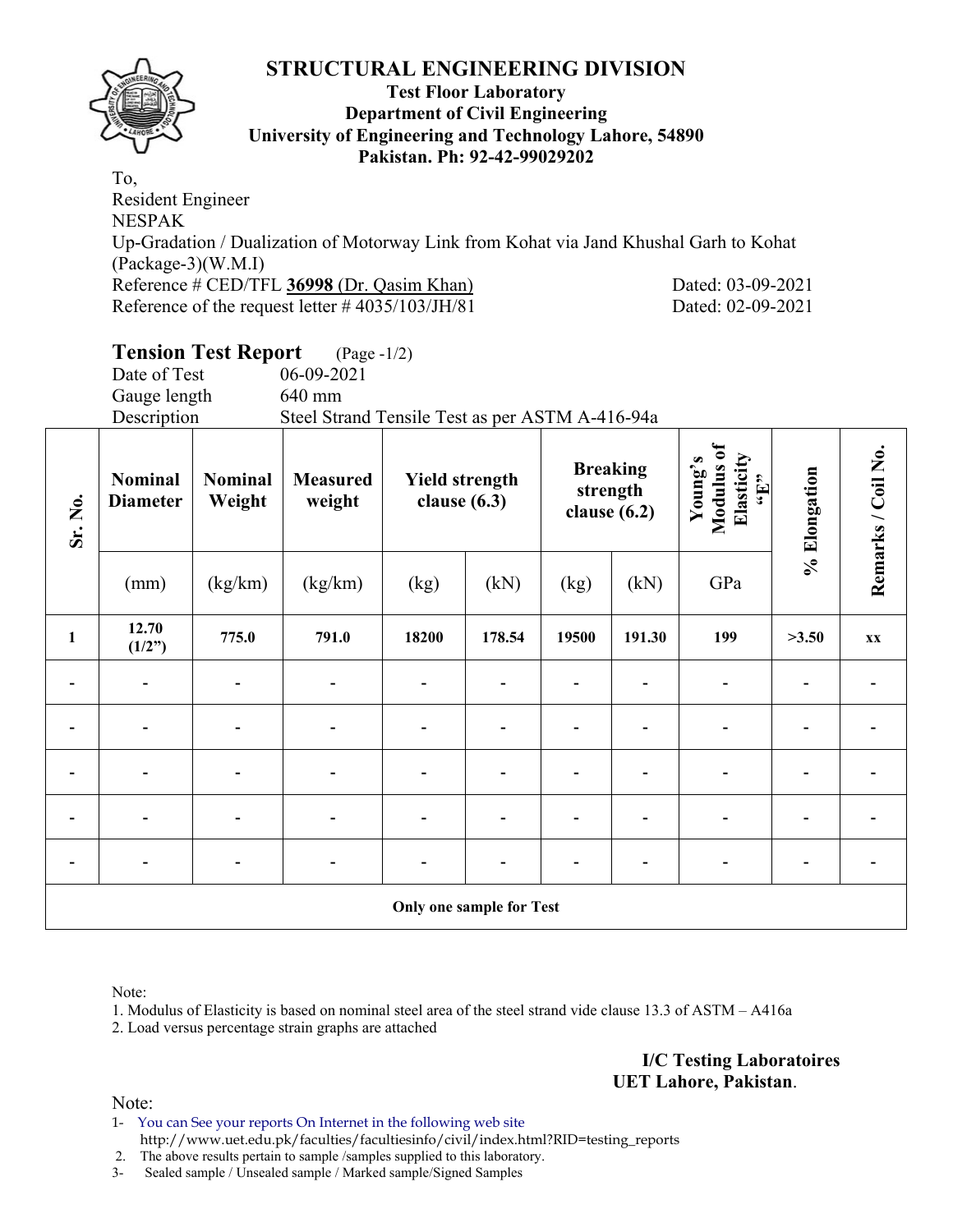#### **Test Floor Laboratory Department of Civil Engineering University of Engineering and Technology Lahore, 54890 Pakistan. Ph: 92-42-99029202**

To, Resident Engineer NESPAK Up-Gradation / Dualization of Motorway Link from Kohat via Jand Khushal Garh to Kohat (Package-3)(W.M.I)

Reference # CED/TFL **36998** (Dr. Qasim Khan) Dated: 03-09-2021 Reference of the request letter # 4035/103/JH/81 Dated: 02-09-2021

**Graph**  $(Page - 2/2)$ 



**I/C Testing Laboratoires UET Lahore, Pakistan**.

- 1- You can See your reports On Internet in the following web site http://www.uet.edu.pk/faculties/facultiesinfo/civil/index.html?RID=testing\_reports
- 2. The above results pertain to sample /samples supplied to this laboratory.
- 3- Sealed sample / Unsealed sample / Marked sample/Signed Samples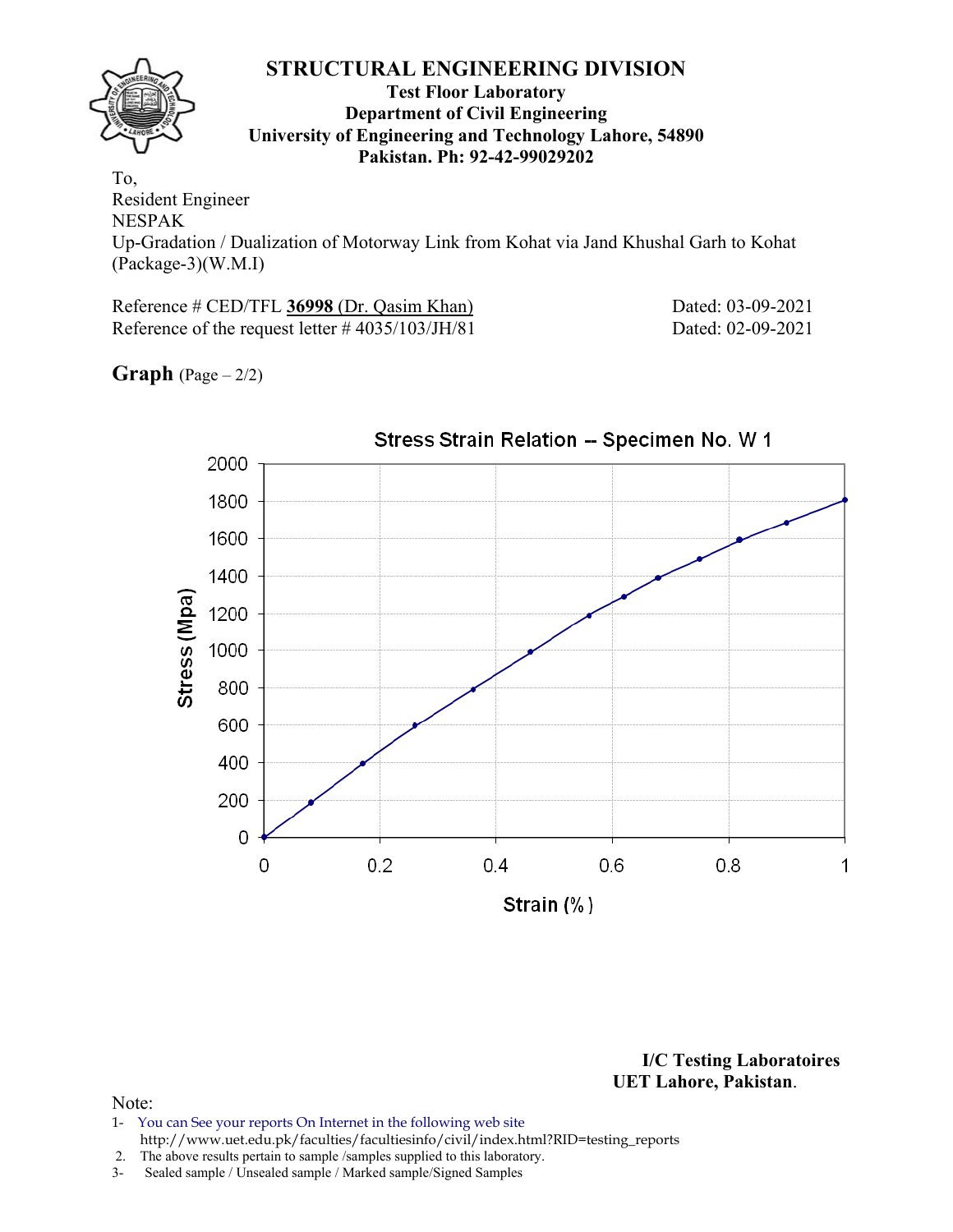

#### **Test Floor Laboratory Department of Civil Engineering University of Engineering and Technology Lahore, 54890 Pakistan. Ph: 92-42-99029202**

To, Sub Divisional Officer Buildings Sub Division No. 10 Lahore (Construction of Lines / Training School for Close Protection Unit (Dolphin) at Township, Lahore (Group No. 1)) Reference # CED/TFL **37000** (Dr. Qasim Khan) Dated: 03-09-2021 Reference of the request letter  $\# 399/10^{th}$  Dated: 30-08-2021

# **Tension Test Report** (Page -1/1)

Date of Test 06-09-2021 Gauge length 8 inches

Description Deformed Steel Bar Tensile and Bend Test as per ASTM-A615

| Sr. No.        | Weight                                                          |                | Diameter/<br><b>Size</b><br>(inch) |         | Area<br>$(in^2)$ | <b>Yield load</b>                                   | <b>Breaking</b><br>Load |         | <b>Yield Stress</b><br>(psi) |                | <b>Ultimate Stress</b><br>(psi) | Elongation     | % Elongation   | Remarks |
|----------------|-----------------------------------------------------------------|----------------|------------------------------------|---------|------------------|-----------------------------------------------------|-------------------------|---------|------------------------------|----------------|---------------------------------|----------------|----------------|---------|
|                | (1bs/ft)                                                        | Nominal        | <b>Actual</b>                      | Nominal | Actual           | (kg)                                                | (kg)                    | Nominal | Actual                       | Nominal        | Actual                          | (inch)         |                |         |
| 1              | 0.386                                                           | 3/8            | 0.380                              | 0.11    | 0.114            | 3500                                                | 4700                    | 70200   | 67940                        | 94200          | 91300                           | 1.00           | 12.5           |         |
| $\overline{2}$ | 0.372                                                           | 3/8            | 0.373                              | 0.11    | 0.109            | 3700                                                | 4800                    | 74200   | 74530                        | 96200          | 96700                           | 1.00           | $12.5$         |         |
|                |                                                                 | $\blacksquare$ |                                    | ۰       | $\blacksquare$   |                                                     | ۰                       |         |                              | $\blacksquare$ | $\blacksquare$                  |                | $\blacksquare$ |         |
|                |                                                                 | ۰              |                                    |         | $\blacksquare$   |                                                     |                         |         |                              |                |                                 | $\blacksquare$ | -              |         |
|                |                                                                 | $\blacksquare$ |                                    | ۰.      |                  |                                                     |                         |         |                              |                |                                 | -              | ۰              |         |
|                |                                                                 |                |                                    |         |                  |                                                     |                         |         |                              | -              |                                 | $\blacksquare$ | $\blacksquare$ |         |
|                | Note: only two samples for tensile and one sample for bend test |                |                                    |         |                  |                                                     |                         |         |                              |                |                                 |                |                |         |
|                |                                                                 |                |                                    |         |                  |                                                     |                         |         |                              |                |                                 |                |                |         |
|                | <b>Bend Test</b>                                                |                |                                    |         |                  |                                                     |                         |         |                              |                |                                 |                |                |         |
|                |                                                                 |                |                                    |         |                  | 3/8" Dia Bar Bend Test Through 180° is Satisfactory |                         |         |                              |                |                                 |                |                |         |
|                |                                                                 |                |                                    |         |                  |                                                     |                         |         |                              |                |                                 |                |                |         |
|                |                                                                 |                |                                    |         |                  |                                                     |                         |         |                              |                |                                 |                |                |         |

**I/C Testing Laboratoires UET Lahore, Pakistan**.

- 1- You can See your reports On Internet in the following web site http://www.uet.edu.pk/faculties/facultiesinfo/civil/index.html?RID=testing\_reports
- 2. The above results pertain to sample /samples supplied to this laboratory.
- 3- Sealed sample / Unsealed sample / Marked sample/Signed Samples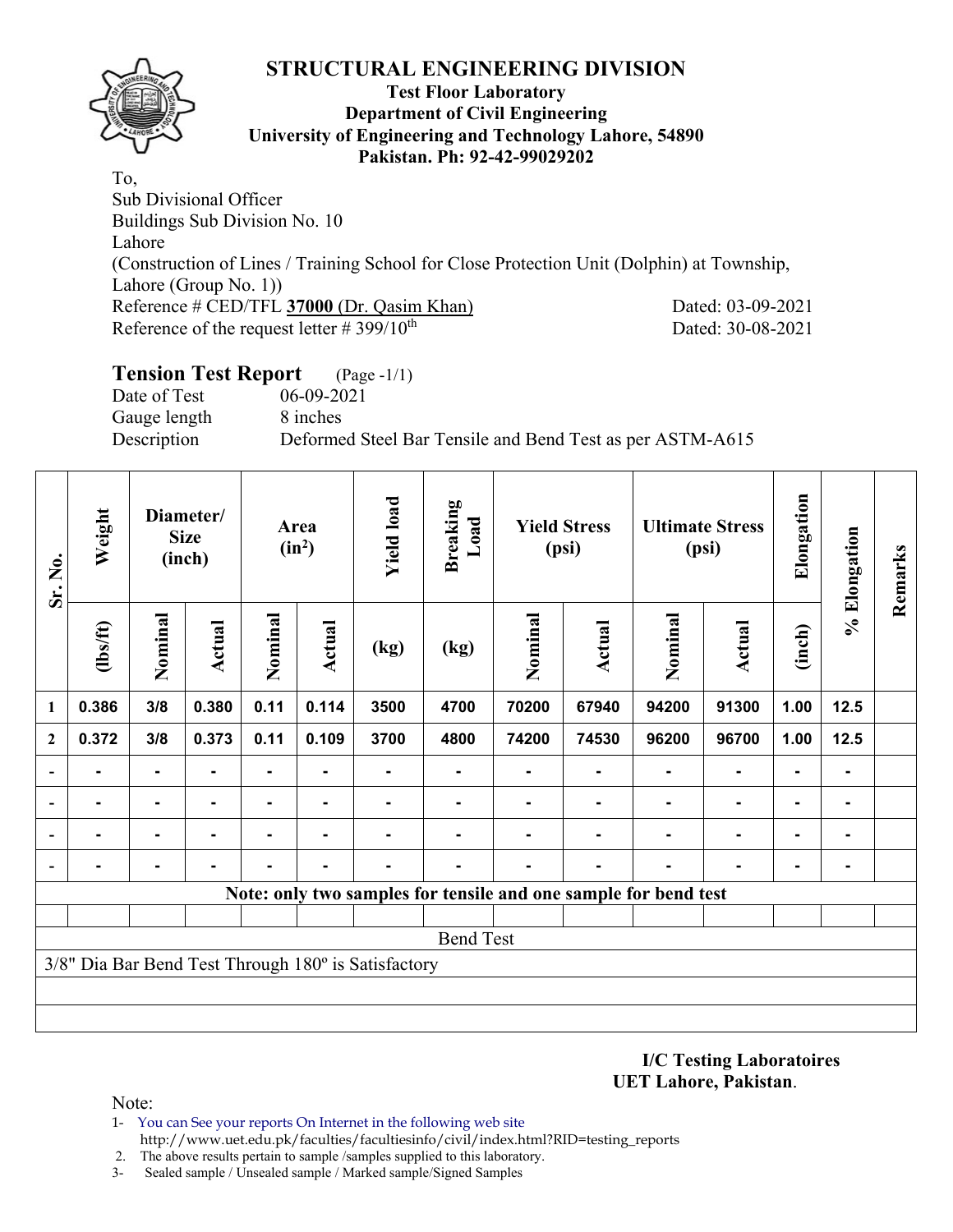

#### **Test Floor Laboratory Department of Civil Engineering University of Engineering and Technology Lahore, 54890 Pakistan. Ph: 92-42-99029202**

To, M/S Defence Housing Authority. Lahore Cantt (Infra Dev Works Sector-4, DHA Ph-XI) (M/s DHA-C)

Reference # CED/TFL 37001 (Dr. Qasim Khan) Dated: 03-09-2021 Reference of the request letter # 408/241/E/Lab/129/719 Dated: 31-08-2021

# **Tension Test Report** (Page -1/1)

Date of Test 06-09-2021

Description Deformed Steel Bar Tensile and Bend Test as per ASTM-A496

| Sr. No.        | Weight                                                          |                          | Diameter/<br>size |         | Area<br>$\text{ (mm}^2\text{)}$ | <b>Yield load</b>                                   | Breaking<br>Load |         | <b>Yield Stress</b><br>(Mpa) |         | <b>Ultimate Stress</b><br>(Mpa) | Remarks |
|----------------|-----------------------------------------------------------------|--------------------------|-------------------|---------|---------------------------------|-----------------------------------------------------|------------------|---------|------------------------------|---------|---------------------------------|---------|
|                | (Kg/m)                                                          | Nominal<br>$\widehat{E}$ | Actual<br>(mm)    | Nominal | Actual                          | (kg)                                                | (kg)             | Nominal | Actual                       | Nominal | <b>Actual</b>                   |         |
| 1              | 0.297                                                           | 1/4                      | 6.95              | 32.26   | 37.88                           | 1900                                                | 2400             | 578     | 492                          | 730     | 621                             |         |
| $\mathbf{2}$   | 0.297                                                           | 1/4                      | 6.95              | 32.26   | 37.90                           | 1800                                                | 2300             | 547     | 466                          | 699     | 595                             |         |
|                |                                                                 |                          |                   |         |                                 |                                                     |                  |         |                              |         |                                 |         |
| $\blacksquare$ |                                                                 |                          |                   |         |                                 |                                                     | -                |         |                              |         | -                               |         |
|                |                                                                 |                          |                   |         |                                 |                                                     |                  |         |                              |         |                                 |         |
|                |                                                                 |                          | Ξ.                |         |                                 |                                                     | ۰                |         |                              |         |                                 |         |
|                | Note: only two samples for tensile and one sample for bend test |                          |                   |         |                                 |                                                     |                  |         |                              |         |                                 |         |
|                |                                                                 |                          |                   |         |                                 |                                                     |                  |         |                              |         |                                 |         |
|                | <b>Bend Test</b>                                                |                          |                   |         |                                 |                                                     |                  |         |                              |         |                                 |         |
|                |                                                                 |                          |                   |         |                                 | 1/4" Dia Bar Bend Test Through 180° is Satisfactory |                  |         |                              |         |                                 |         |
|                |                                                                 |                          |                   |         |                                 |                                                     |                  |         |                              |         |                                 |         |
|                |                                                                 |                          |                   |         |                                 |                                                     |                  |         |                              |         |                                 |         |

**I/C Testing Laboratoires UET Lahore, Pakistan**.

Note:

1- You can See your reports On Internet in the following web site http://www.uet.edu.pk/faculties/facultiesinfo/civil/index.html?RID=testing\_reports

2. The above results pertain to sample /samples supplied to this laboratory.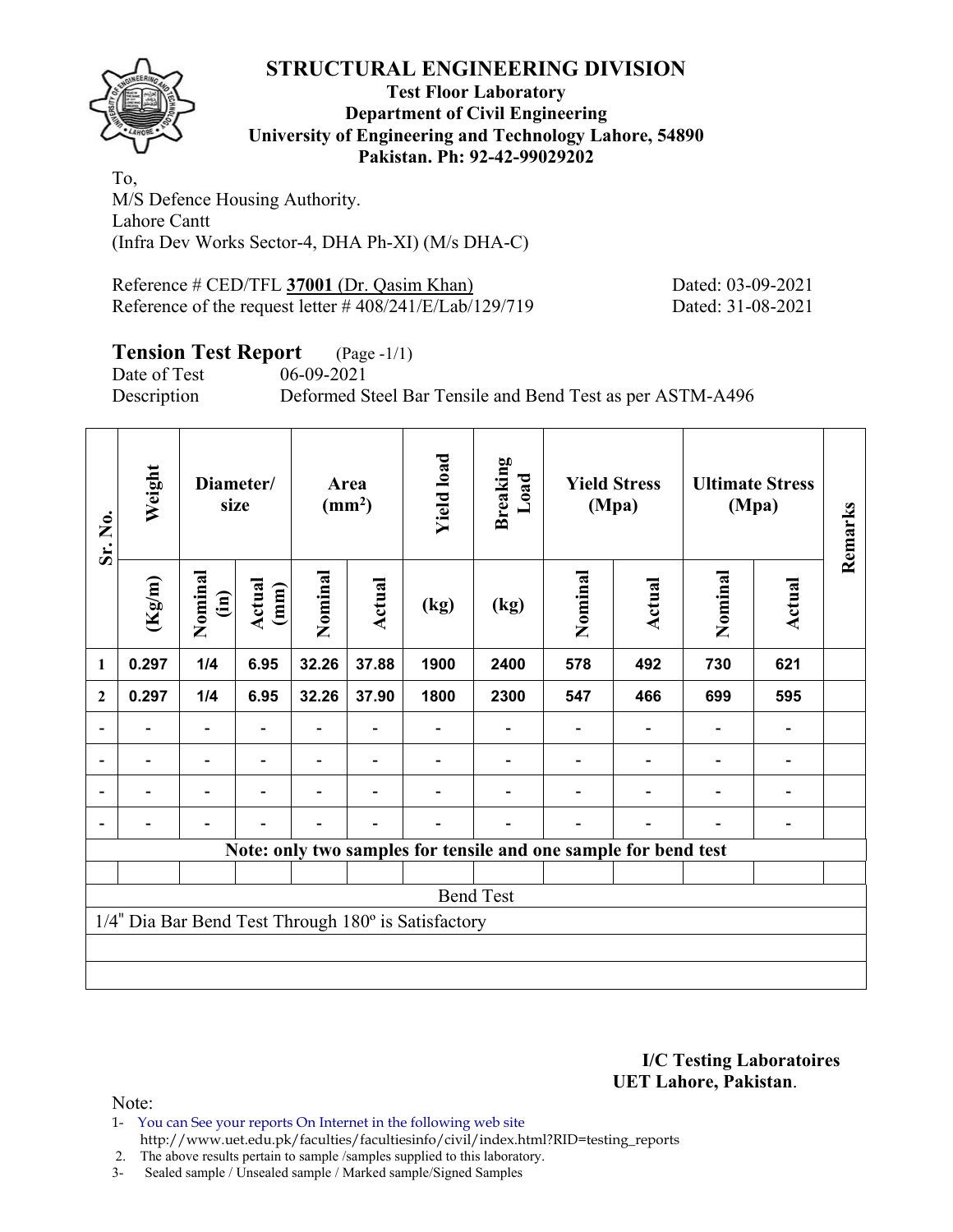

#### **Test Floor Laboratory Department of Civil Engineering University of Engineering and Technology Lahore, 54890 Pakistan. Ph: 92-42-99029202**

To, Chief Executive Eastern Construction Co. Construction of 60 Cum/HR Capacity WWTP for Fauji Fresh n Freez Limited Project at Sahiwal

| Reference $\#$ CED/TFL 37002 (Dr. Qasim Khan)              | Dated: 03-09-2021 |
|------------------------------------------------------------|-------------------|
| Reference of the request letter # ECC/UET/FFFL-SWL/2021/26 | Dated: 03-09-2021 |

# **Tension Test Report** (Page -1/1)

Date of Test 06-09-2021 Gauge length 8 inches

Description Deformed Steel Bar Tensile and Bend Test as per ASTM-A615

| Sr. No.        | Weight                                                          |                          | Diameter/<br><b>Size</b> |                          | Area<br>$(in^2)$         | <b>Yield load</b>        | <b>Breaking</b><br>Load |         | <b>Yield Stress</b><br>(psi) |                          | <b>Ultimate Stress</b><br>(psi) | Elongation               | % Elongation                 | Remarks |
|----------------|-----------------------------------------------------------------|--------------------------|--------------------------|--------------------------|--------------------------|--------------------------|-------------------------|---------|------------------------------|--------------------------|---------------------------------|--------------------------|------------------------------|---------|
|                | (1bs/ft)                                                        | Nominal<br>$(\#)$        | Actual<br>(inch)         | Nominal                  | Actual                   | (kg)                     | (kg)                    | Nominal | Actual                       | Nominal                  | <b>Actual</b>                   | (inch)                   |                              |         |
| 1              | 0.397                                                           | $\mathbf{3}$             | 0.385                    | 0.11                     | 0.117                    | 3400                     | 4850                    | 68200   | 64290                        | 97200                    | 91800                           | 1.20                     | 15.0                         |         |
| $\mathbf{2}$   | 0.398                                                           | $\mathbf{3}$             | 0.386                    | 0.11                     | 0.117                    | 3500                     | 4600                    | 70200   | 65870                        | 92200                    | 86600                           | 1.30                     | 16.3                         |         |
|                |                                                                 | $\overline{\phantom{0}}$ |                          |                          |                          |                          |                         |         |                              |                          | $\qquad \qquad \blacksquare$    | $\overline{a}$           |                              |         |
| $\blacksquare$ | $\overline{\phantom{0}}$                                        | $\overline{\phantom{a}}$ | $\overline{\phantom{0}}$ | $\overline{\phantom{0}}$ | $\blacksquare$           |                          |                         |         | $\blacksquare$               | $\blacksquare$           | $\overline{a}$                  | $\overline{\phantom{a}}$ | $\blacksquare$               |         |
|                | $\overline{\phantom{0}}$                                        | $\overline{\phantom{0}}$ |                          | $\blacksquare$           | $\overline{\phantom{0}}$ |                          |                         |         | $\overline{\phantom{0}}$     | $\overline{\phantom{0}}$ | $\overline{a}$                  | $\overline{\phantom{0}}$ | $\qquad \qquad \blacksquare$ |         |
|                | $\overline{\phantom{0}}$                                        | $\overline{\phantom{a}}$ |                          | $\blacksquare$           | $\blacksquare$           | $\overline{\phantom{0}}$ | $\blacksquare$          |         | $\blacksquare$               | $\blacksquare$           | $\overline{a}$                  | $\overline{\phantom{a}}$ | $\qquad \qquad \blacksquare$ |         |
|                | Note: only two samples for tensile and one sample for bend test |                          |                          |                          |                          |                          |                         |         |                              |                          |                                 |                          |                              |         |
|                |                                                                 |                          |                          |                          |                          |                          |                         |         |                              |                          |                                 |                          |                              |         |
|                | <b>Bend Test</b>                                                |                          |                          |                          |                          |                          |                         |         |                              |                          |                                 |                          |                              |         |
|                | #3 Bar Bend Test Through 180° is Satisfactory                   |                          |                          |                          |                          |                          |                         |         |                              |                          |                                 |                          |                              |         |
|                |                                                                 |                          |                          |                          |                          |                          |                         |         |                              |                          |                                 |                          |                              |         |
|                |                                                                 |                          |                          |                          |                          |                          |                         |         |                              |                          |                                 |                          |                              |         |

**I/C Testing Laboratoires UET Lahore, Pakistan**.

- 1- You can See your reports On Internet in the following web site http://www.uet.edu.pk/faculties/facultiesinfo/civil/index.html?RID=testing\_reports
- 2. The above results pertain to sample /samples supplied to this laboratory.
- 3- Sealed sample / Unsealed sample / Marked sample/Signed Samples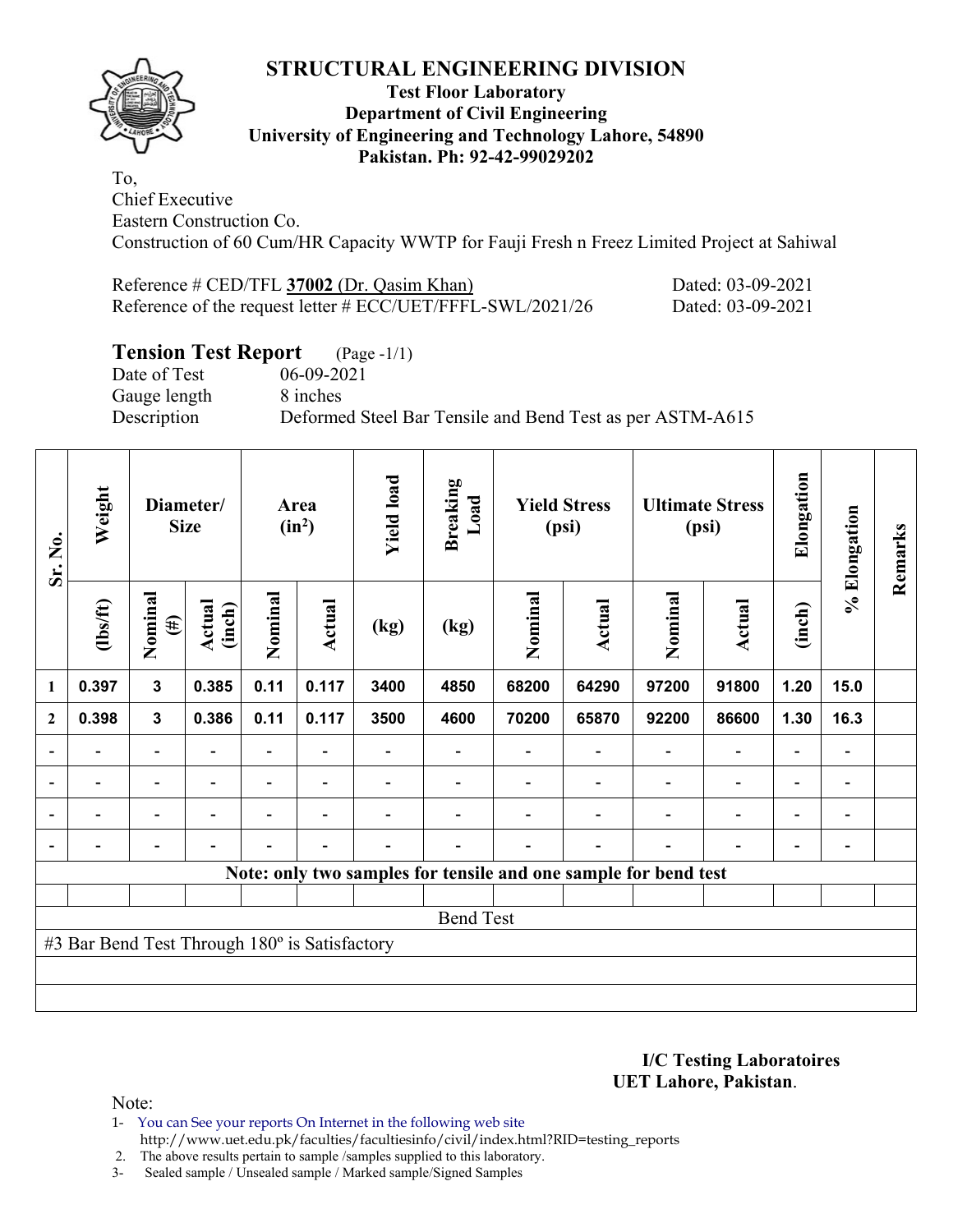

#### **Test Floor Laboratory Department of Civil Engineering University of Engineering and Technology Lahore, 54890 Pakistan. Ph: 92-42-99029202**

To, Project Manager BWRDSP Consultants Project Design, Construction Supervision and Implementation Support for Balochistan Water Resources Development Sector Project (BWRDSP) (Construction of Ahmadzai (PIS & FIS) Subproject (NCB-08), Zhob River Basin)

| Reference # CED/TFL 37006 (Dr. Qasim Khan                     | Dated: 06-09-2021 |
|---------------------------------------------------------------|-------------------|
| Reference of the request letter $\#4075/061/ARB/01NCB-08/379$ | Dated: 26-08-2021 |

# **Tension Test Report** (Page – 1/2)

Date of Test 06-09-2021 Gauge length 2 inches Description G.I Wire Tensile Test

| Sr. No.                  | Weight                                  |                          | Diameter/<br><b>Size</b><br>(mm) |                          | Area<br>(mm <sup>2</sup> ) | <b>Yield load</b> | <b>Breaking</b><br>Load  | <b>Yield</b><br><b>Stress</b> | <b>Ultimate</b><br><b>Stress</b> | Elongation                   | % Elongation                 | Remarks |
|--------------------------|-----------------------------------------|--------------------------|----------------------------------|--------------------------|----------------------------|-------------------|--------------------------|-------------------------------|----------------------------------|------------------------------|------------------------------|---------|
|                          | $({\rm kg/m})$                          | Nominal                  | Actual                           | Nominal                  | <b>Actual</b>              | (kg)              | (kg)                     | (MPa)                         | (MPa)                            | (inch)                       |                              |         |
| $\mathbf{1}$             | 0.105                                   | 4.10                     | 4.13                             | ---------                | 13.4                       |                   | 820                      |                               | 600                              | 0.25                         | 12.5                         |         |
| $\overline{2}$           | 0.103                                   | 4.10                     | 4.09                             | --------                 | 13.1                       |                   | 580                      |                               | 433                              | 0.50                         | 25.0                         |         |
| $\overline{\phantom{a}}$ | $\overline{\phantom{a}}$                | $\overline{\phantom{a}}$ |                                  | $\overline{\phantom{0}}$ |                            | -                 | $\overline{\phantom{a}}$ | $\overline{a}$                | $\blacksquare$                   | $\qquad \qquad \blacksquare$ | $\overline{\phantom{a}}$     |         |
| -                        | $\overline{\phantom{a}}$                | $\overline{\phantom{a}}$ | $\overline{\phantom{a}}$         | -                        |                            | $\blacksquare$    | $\overline{\phantom{a}}$ | $\overline{\phantom{a}}$      | $\blacksquare$                   | $\qquad \qquad \blacksquare$ | $\overline{\phantom{a}}$     |         |
| $\overline{\phantom{0}}$ | $\overline{\phantom{a}}$                | $\overline{\phantom{0}}$ | $\overline{\phantom{0}}$         | $\overline{\phantom{0}}$ |                            | -                 | $\overline{\phantom{a}}$ | $\blacksquare$                | $\overline{\phantom{a}}$         | -                            | $\qquad \qquad \blacksquare$ |         |
| $\overline{\phantom{a}}$ | $\qquad \qquad \blacksquare$            | $\blacksquare$           | $\overline{\phantom{0}}$         | -                        |                            | -                 |                          | $\overline{\phantom{0}}$      | $\qquad \qquad \blacksquare$     | $\qquad \qquad \blacksquare$ | $\overline{\phantom{a}}$     |         |
|                          | Note: only two samples for tensile test |                          |                                  |                          |                            |                   |                          |                               |                                  |                              |                              |         |
|                          |                                         |                          |                                  |                          |                            |                   |                          |                               |                                  |                              |                              |         |
|                          |                                         |                          |                                  |                          |                            | <b>Bend Test</b>  |                          |                               |                                  |                              |                              |         |
|                          |                                         |                          |                                  |                          |                            |                   |                          |                               |                                  |                              |                              |         |
|                          |                                         |                          |                                  |                          |                            |                   |                          |                               |                                  |                              |                              |         |
|                          |                                         |                          |                                  |                          |                            |                   |                          |                               |                                  |                              |                              |         |

**I/C Testing Laboratoires UET Lahore, Pakistan**.

- 1- You can See your reports On Internet in the following web site http://www.uet.edu.pk/faculties/facultiesinfo/civil/index.html?RID=testing\_reports
- 2. The above results pertain to sample /samples supplied to this laboratory.
- 3- Sealed sample / Unsealed sample / Marked sample/Signed Samples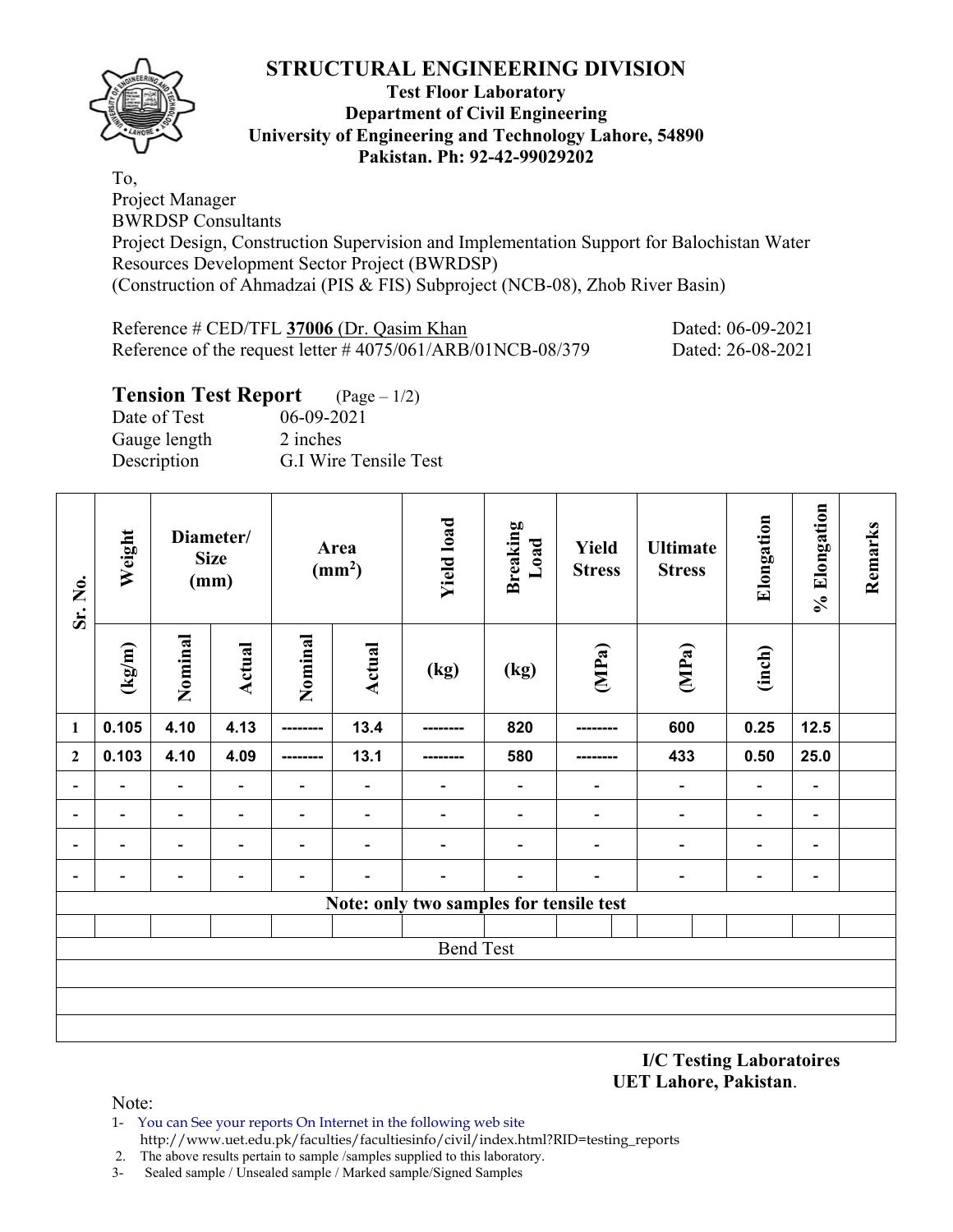

#### **Test Floor Laboratory Department of Civil Engineering University of Engineering and Technology Lahore, 54890 Pakistan. Ph: 92-42-99029202**

To, Project Manager BWRDSP Consultants

Project Design, Construction Supervision and Implementation Support for Balochistan Water Resources Development Sector Project (BWRDSP) (Construction of Ahmadzai (PIS & FIS) Subproject (NCB-08), Zhob River Basin)

| Reference # CED/TFL 37006 (Dr. Qasim Khan                     | Dated: 06-09-2021 |
|---------------------------------------------------------------|-------------------|
| Reference of the request letter $\#4075/061/ARB/01NCB-08/379$ | Dated: 26-08-2021 |

| <b>Size Test Report</b> $(Page - 2/2)$ |  |  |  |  |
|----------------------------------------|--|--|--|--|
|----------------------------------------|--|--|--|--|

| Date of Test | 06-09-2021              |
|--------------|-------------------------|
| Description  | G.I Wire Thickness Test |

| Sr.<br>No.   | Designation    | <b>Measured</b><br>Diameter     | Remark |
|--------------|----------------|---------------------------------|--------|
|              |                | (mm)                            |        |
| $\mathbf{1}$ | <b>GI</b> Wire | 4.10                            |        |
|              |                |                                 |        |
|              |                |                                 |        |
|              |                |                                 |        |
|              |                |                                 |        |
|              |                |                                 |        |
|              |                |                                 |        |
|              |                |                                 |        |
|              |                | <b>Only One Sample for Test</b> |        |

**I/C Testing Laboratoires UET Lahore, Pakistan**.

- 1- You can See your reports On Internet in the following web site http://www.uet.edu.pk/faculties/facultiesinfo/civil/index.html?RID=testing\_reports
- 2. The above results pertain to sample /samples supplied to this laboratory.
- 3- Sealed sample / Unsealed sample / Marked sample/Signed Samples